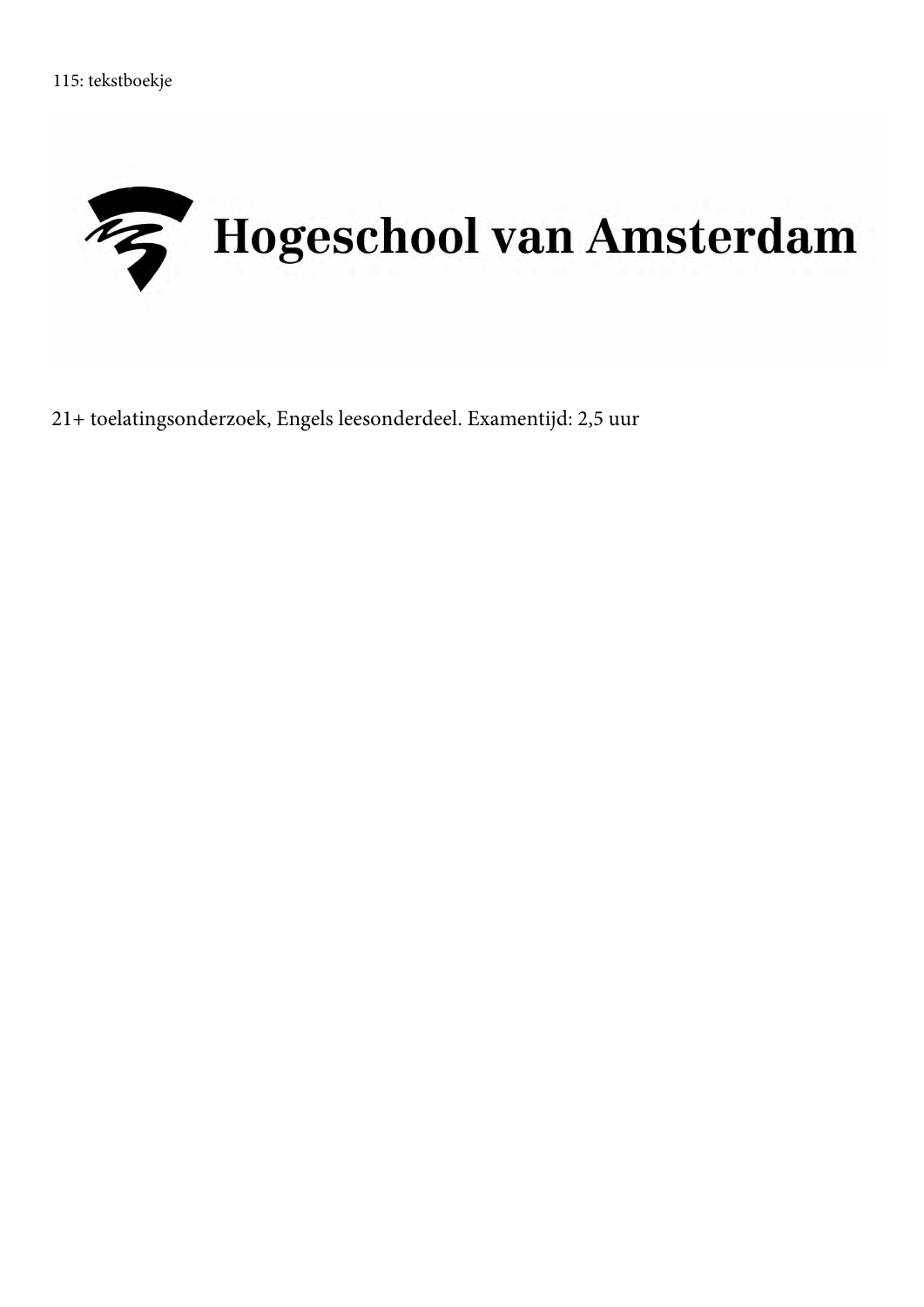# **Angling**

Sport England has just announced that it is handing out its largest-ever subsidy to angling, £1.8m. It wants to encourage more anglers and get them to fish more often. It also wants to establish a national competition structure. Part of Sport England's money comes from the National Lottery, and its other source is the Treasury. In times of national austerity, it is a scandal that taxpayers are paying for what poet Lord Byron said was "the cruellest, the coldest and the stupidest of pretended sports".

Susan Walker Manchester

*independent.co.uk, 2013*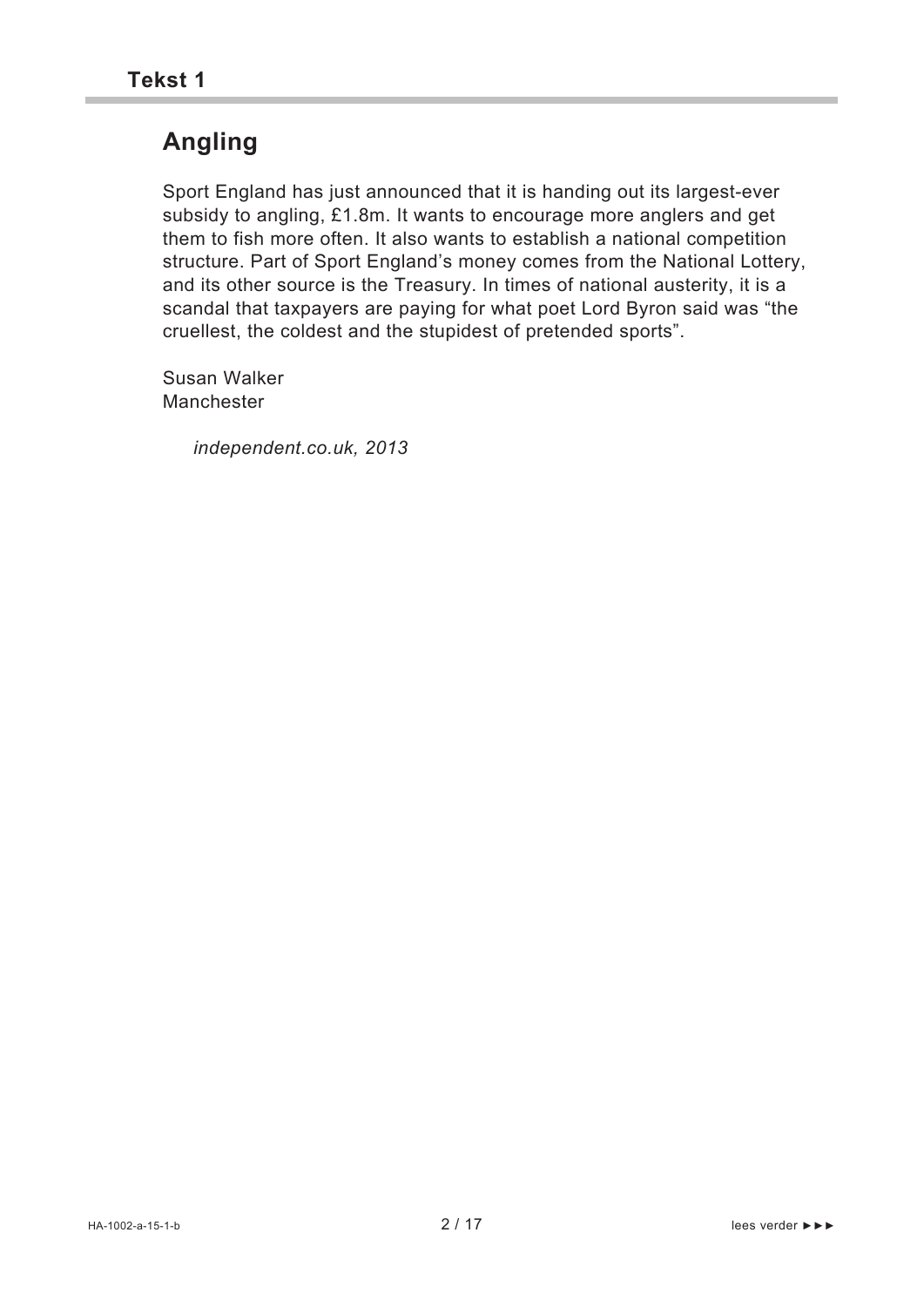## **Tall order**

It's a sad day when a superhero can't even scale a skyscraper when he wants to. Last week, the owner and developer of the Shard of London Bridge Quarter (LBQ) in London took out an injunction against French climber Alain Robert to prevent him 'entering the Shard site or attempting to climb the building'.

 Robert, otherwise known as the 'French Spider-Man' due to his penchant for climbing some of the world's tallest buildings without a rope or harness, has previously scaled the Sydney Opera House, the Empire State Building and the 2,717-ft Buj Khalifa in Dubai – the world's tallest manmade structure.

 According to Robert, he was apparently spotted by security staff as he was checking



out the 1,016-ft building. A spokesperson for LBQ gave us the following statement: 'As LBQ takes its responsibility to health and safety extremely seriously we have sought to prevent Mr Robert from attempting to climb the Shard.'

 But will an injunction stop him? Given that most of his previous climbs haven't been given the legal go-ahead, we doubt it.

*Time Out, 2012*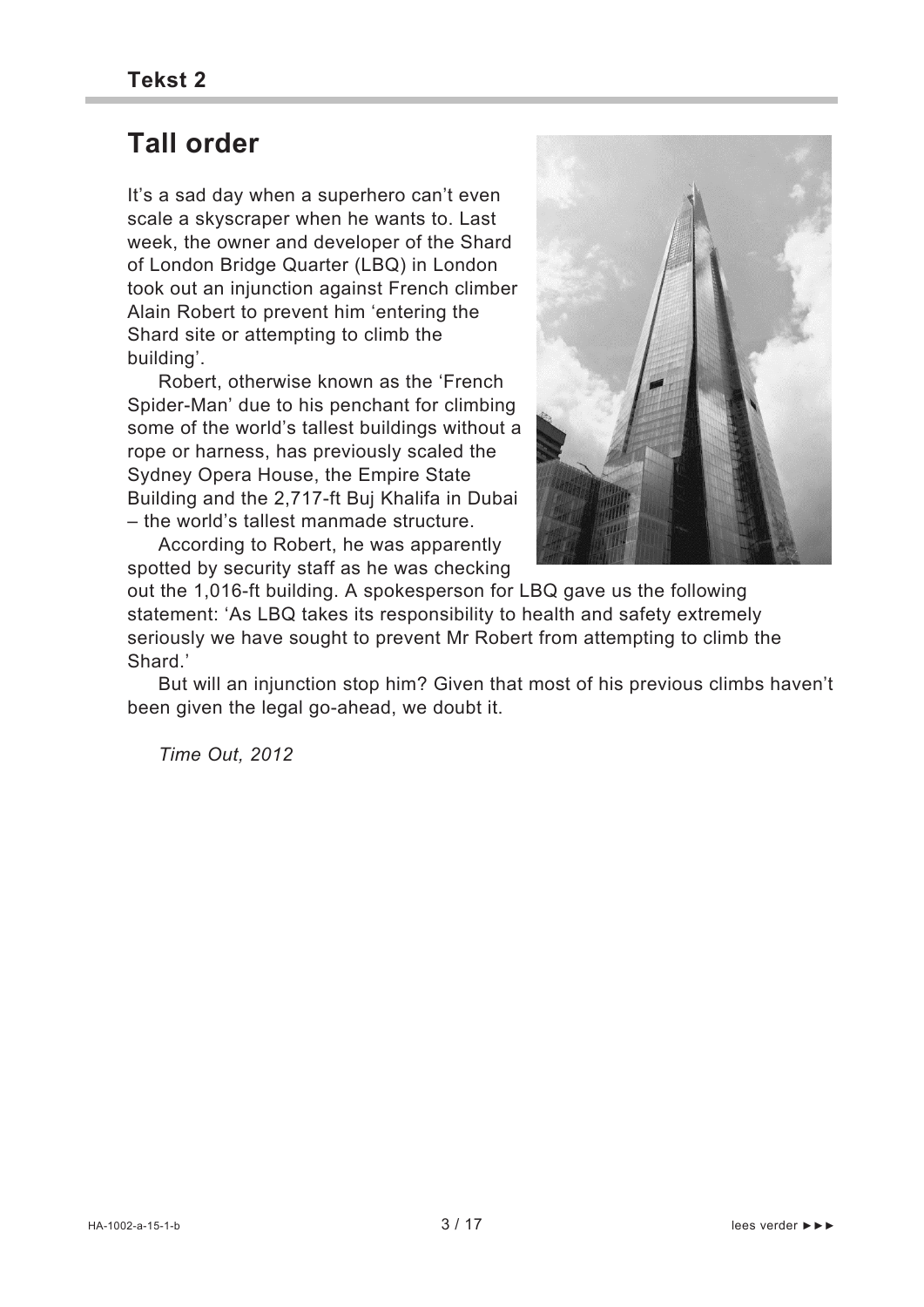### **Louis C.K. wasn't prepared for his Emmy nomination**

By Joe Flint

- 1 Like the character in his comedy show *Louie*, Louis C.K. was ready for bad news when the Emmy Award nominations were announced Thursday morning.
- 2 "I was expecting to be disappointed," said C.K., who was nominated for lead actor in a comedy series. *Louie* has become a cult hit for cable TV network FX. A dark show starring C.K. as a somewhat depressed comedian struggling to make sense of the world around him, *Louie* is not the type of comedy that the sometimes conservative Academy of Television Arts & Sciences Emmy voters typically embrace. Besides being peppered with language that is raw even for cable, *Louie* is unafraid to address taboo topics in the raunchiest of ways. His character often finds himself in awkward situations with results that



swing seamlessly between the comic and the tragic.

3 C.K. attributes his success among critics and viewers to the network's creative freedom – an atmosphere that encourages him to explore his inner demons and put it all on the screen. "It takes a huge amount of courage on their part, that's why I'm glad to pay them back with this," C.K. said of the network.

4 In typical C.K. mode, the comedian doesn't give himself much of a chance of winning on Emmy night, which is slated for Sept. 18. "I'm pretty outclassed there," he said of his fellow acting nominees, which include Steve Carell of *The Office* and Alec Baldwin of *30 Rock*. But even if he doesn't get a statue, C.K. figures he and network FX have already won. "We don't expect to get serious consideration. Still, that doesn't matter. We've proven that if you spend a hundredth of the money the big networks do, you can land at the same place."

 *latimes.com, 2011*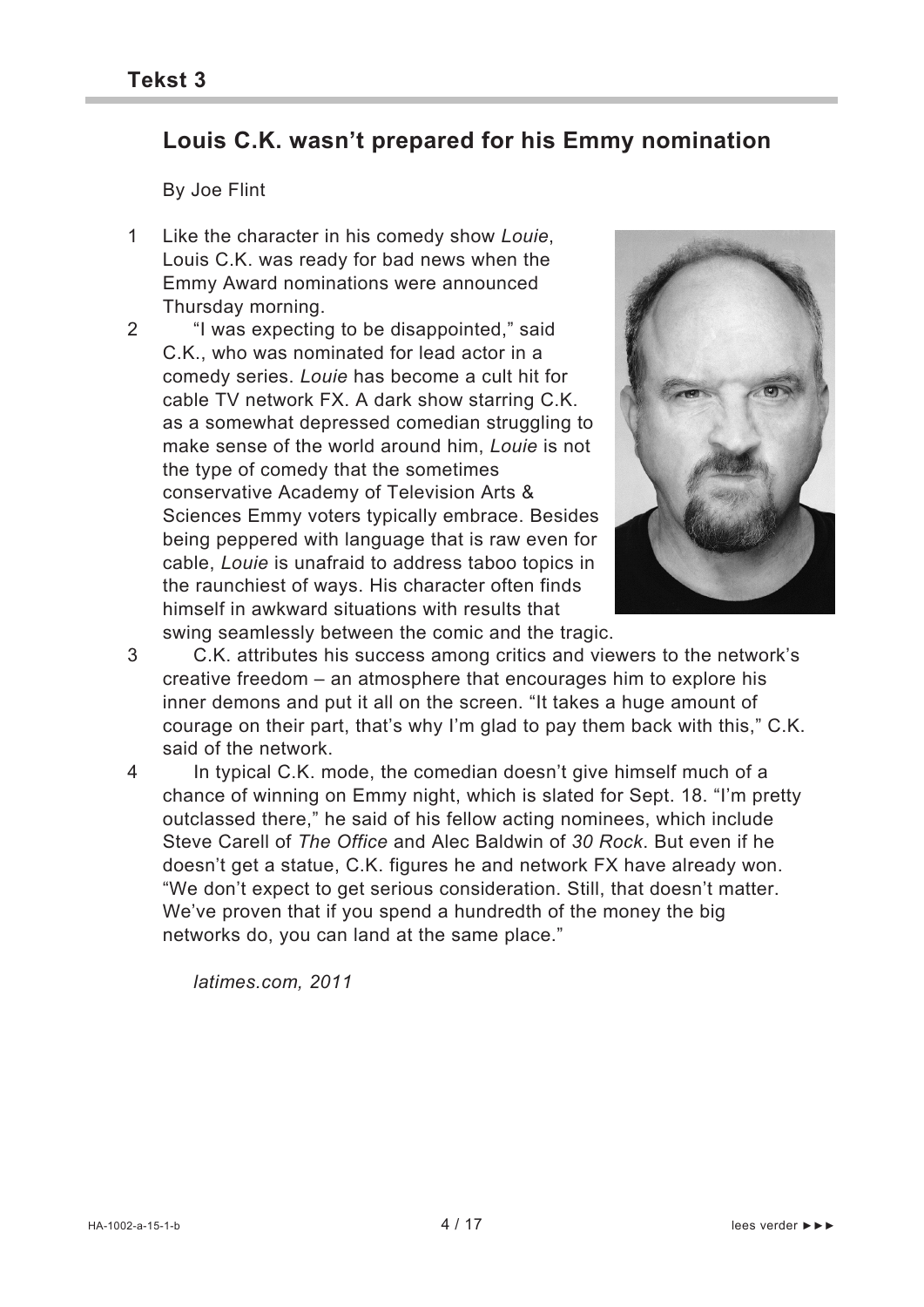# **Ending eradication**

- 1 There are few ideas as powerful as the eradication of a human disease. But the euphoria around the world's single success to date – that of smallpox – has led to ever more costly efforts to do the same for polio. World leaders need either to radically step up their commitment or have the courage to abandon the goal explicitly.
- 2 There have been undeniable and extraordinary achievements. The development and widespread use of polio vaccines in the second half of the 20th century has eliminated the disease in all but a handful of countries, cutting annual infections around the world from 350,000 to about 1,000. However, the budget to date exceeds \$8bn. Over the past decade alone, eradication costs have tripled to nearly \$1bn a year. For that amount of money, many more lives could have been saved through providing drugs and vaccines for other diseases, let alone better health systems and improved sanitation. Without such structural change, tackling polio alone looks difficult.
- 3 Meanwhile, single-minded polio campaigns often several each year in countries like Pakistan – are placing enormous burdens on thinly stretched healthcare staff in some of the world's poorest countries. That costs lives by distracting them from providing treatment and prevention of other diseases.
- 4 Abandoning polio campaigns overnight would lead to a damaging resurgence in infection, wasting the money invested so far. But if eradication is to be given a last chance, it needs **9** . That means the development and use of improved and differentiated polio vaccines, and their integration into wider childhood vaccination programmes. It also means holding more closely to account both the managements of the eradication campaigns, and the political leaders in those countries most affected.

 *Financial Times, 2011*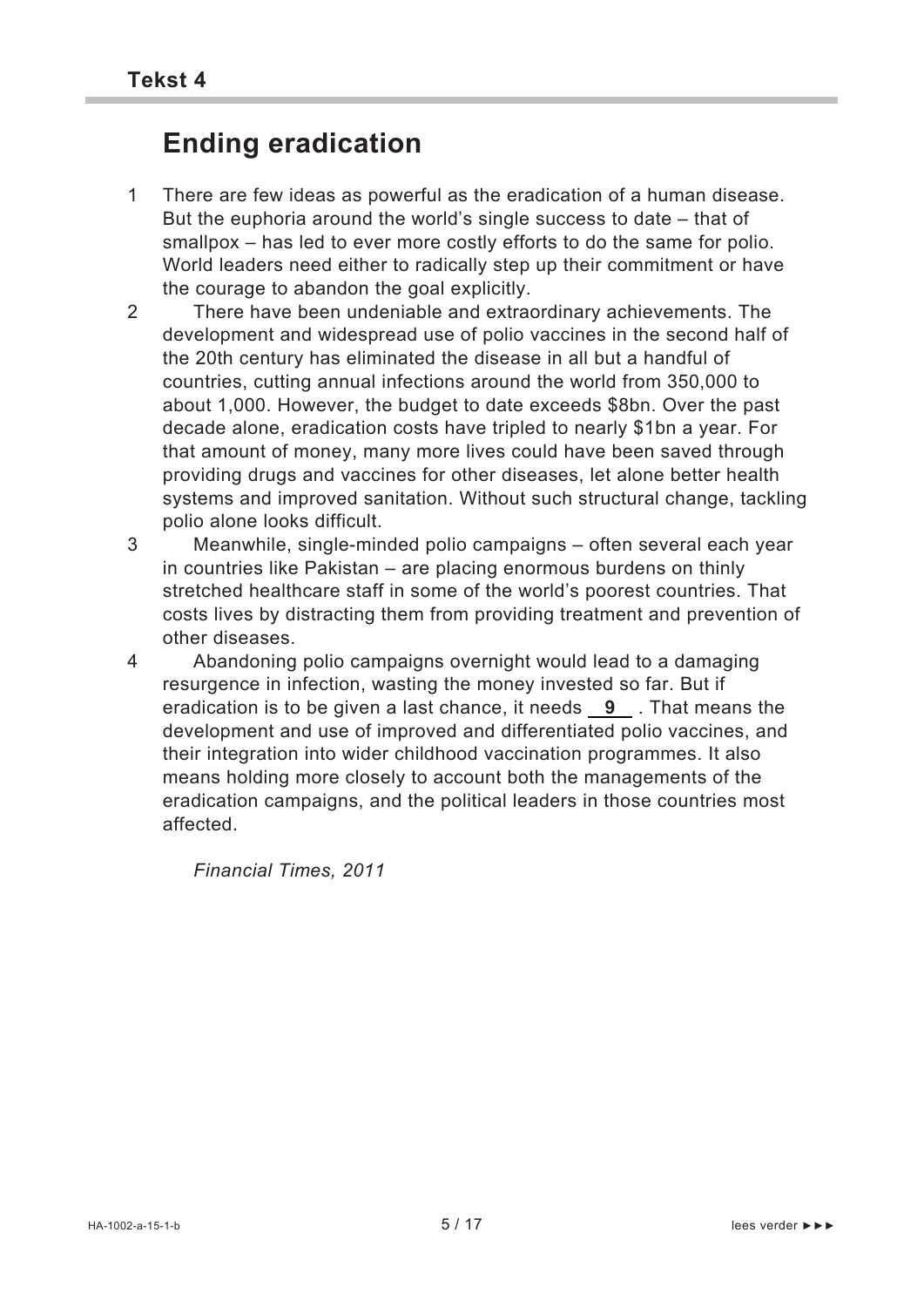### **Taste stubbed out**

Sue Dunlevy and Petra Starke

CIGARETTES not only look plain – smokers are complaining they taste worse since in Australia plain packaging has become mandatory. Smokers have been telling advice group *Quitline* their cigarettes taste 'pathetic', 'sickening' and lack flavour now they come in dirty brown packets dominated by warnings.



 Marketing experts say the issue highlights the **10** consumers' perceptions. Both Imperial Tobacco Australia and British American Tobacco say they have not changed the blend of any of the tobacco products and that the taste of the cigarettes is exactly the same. *Quitline*, however, said it was hearing people who were convinced the flavour of cigarettes had changed.

*Herald Sun, 2012*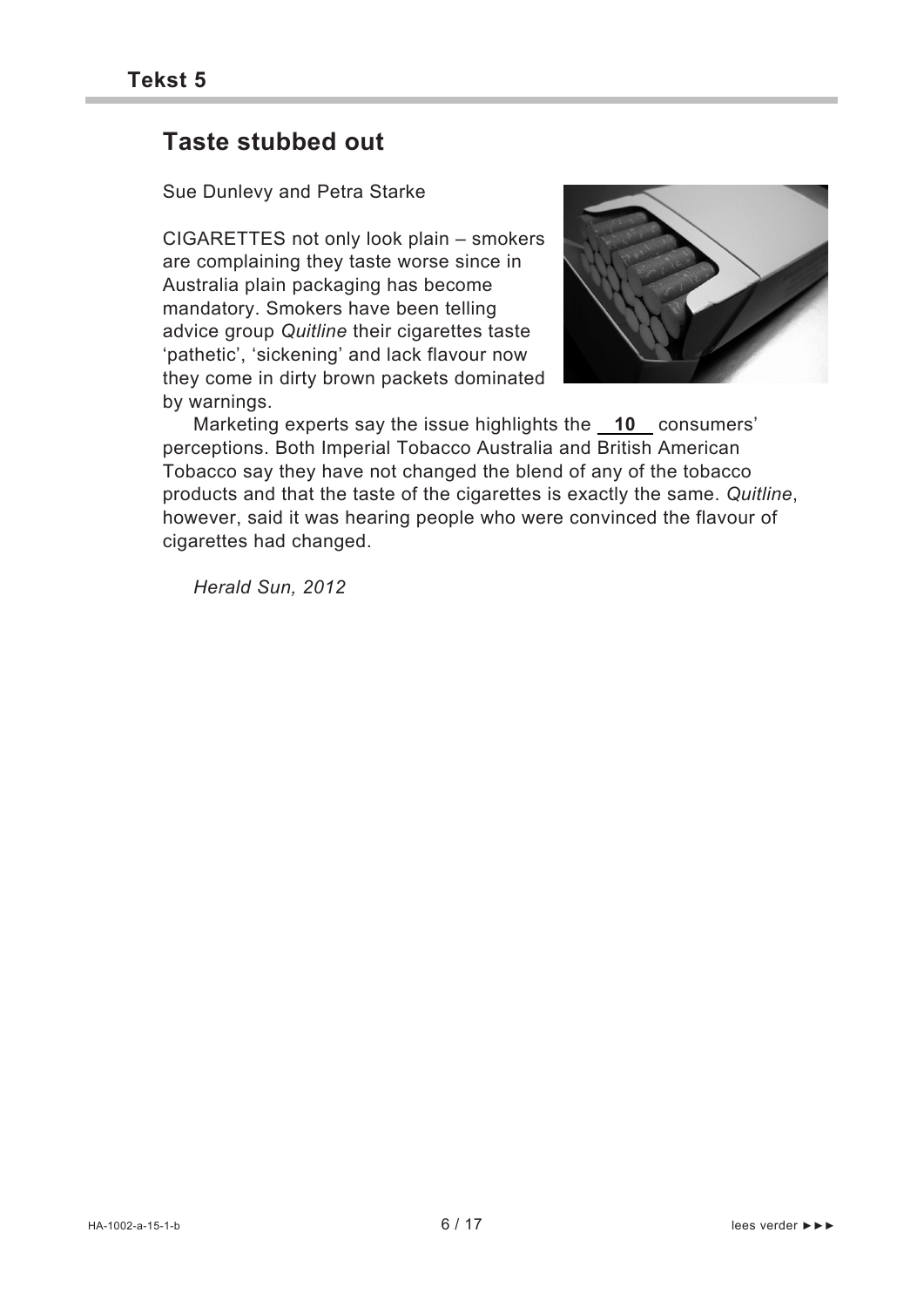### **Is meat the fix?**

- 1 I was disappointed you gave so much space to an article on John Nicholson's book *The Meat Fix* (22 February). At best, his experiences are anecdotal.
- 2 I am in my fifties and have been vegan for over 40 years. I still play football and tennis every week, and I am able to beat much younger meateating opponents. People often assume I am younger than I am. I have two children who play football, tennis and cricket, are in their top PE groups and play for their school teams. They are slightly above average height and of average build, and are both taller than their parents. They have been vegan since birth.
- 3 It takes 2,400 gallons of water to produce 1lb of meat, yet it only takes 25 gallons to produce 1lb of wheat. We live in a world of over 7 billion people where more than a billion people go to sleep every night hungry and thirsty. Meat is a selfish, inefficient way of producing food.
- 4 The conclusions reached in *The Meat Fix* are preposterous. If his claims were true we'd see vegans and vegetarians crawling along the pavements on their way back from spending their benefits, because presumably they haven't the strength to work.

#### **Ron Grainger**

Halifax, West Yorkshire

John Nicholson's *The Meat Fix* (22 February) gives the impression that vegetarian and vegan diets are bad for your health. Nothing could be further from the truth. Scientific studies have repeatedly linked the vegan diet to lower levels of heart disease, diabetes, stroke, cholesterol and certain types of cancer. Besides, the exact details of Nicholson's diet were conspicuously absent from the article. An unbalanced diet of any kind can have adverse consequences. His is just one case and does not reflect the experiences of the majority of vegans who live healthy, active lives.

#### **Ben Martin**

Tonbridge, Kent

adapted from letters written to *independent.co.uk, 2013*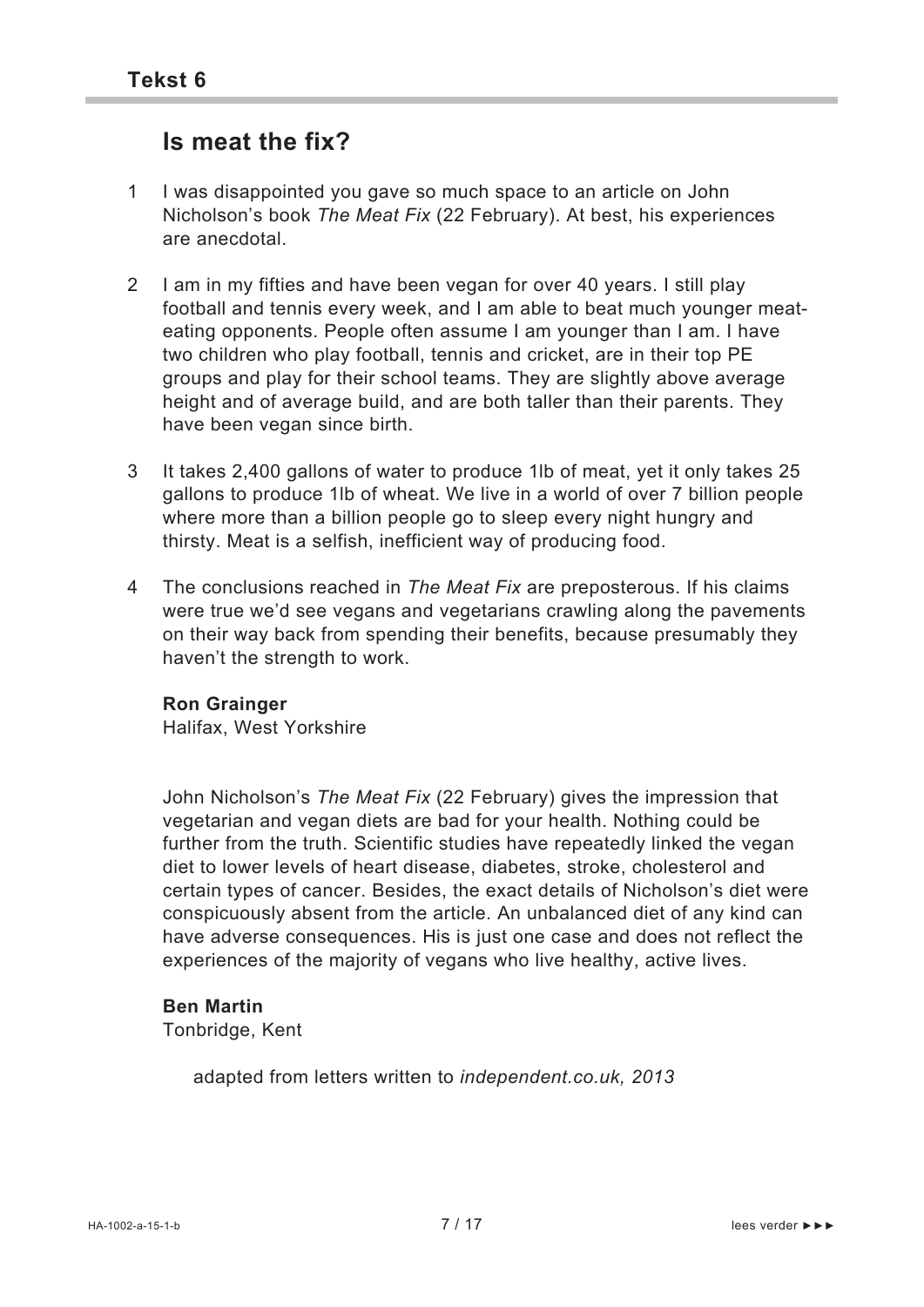### **movie review A chimp's life revisited**

adapted from an article by Kenneth Turan, Los Angeles Times Film Critic

1 In late November 1973, a young woman from New York went to Oklahoma to adopt the newest and youngest member of her family. It wasn't a human baby she was bringing home to Manhattan, however, but rather a 2-week-old chimpanzee, destined to be part of an audacious project to see if a member of another species could be taught to communicate with humans. The unforeseen ways that notion played out



over the next two dozen years is the subject of James Marsh's unsettling "Project Nim". What happened between that chimp and the humans with whom he spent his life in intimate contact turns out to be only half the story that Marsh has to tell.

- 2 Marsh is a superb interviewer, and the key participants in Nim's story are far enough removed in time to be candid about what happened but not so far away to have forgotten the details. **17** he has a weakness for occasional unsatisfactory dramatizations, Marsh also makes excellent use of the large amount of still and movie footage shot then that shows us exactly what Nim and his human hosts were up to.
- 3 It was Columbia University behavioral psychologist Herbert Terrace who came up with the idea of placing a chimp in a human family to see if it could be taught American Sign Language. Stephanie LaFarge, one of Terrace's former graduate students, was Nim's original surrogate mother. She had recently remarried, and her blended family of seven children lived in an apartment in New York that became Nim's new home. If you're thinking this was a group decision, you would be wrong. "There was no discussion, it just happened," remembers Jenny Lee, LaFarge's daughter. And her mother, who admits she "liked the freedom to defy expectations and authority," makes no bones about the fact that "my appetite and drive to have an intimate relationship with an animal was unstoppable."
- 4 Not surprisingly, this drive ran into some real-world problems. For one thing, LaFarge was not prepared for what she calls "the wild animal in Nim," and LaFarge's husband didn't expect the outright hostility from a chimp genetically inclined to **19** male authority figures.
- 5 All of this was intensified by growing conflicts between Terrace, who consistently comes off as cold and arrogant, and Earth mother-type LaFarge, who'd once been his lover. Unhappy with what he considered a lack of order, Terrace gave increasing organizational authority to a bright, highly motivated (and, not surprisingly, quite attractive) 18-year-old student named Laura-Ann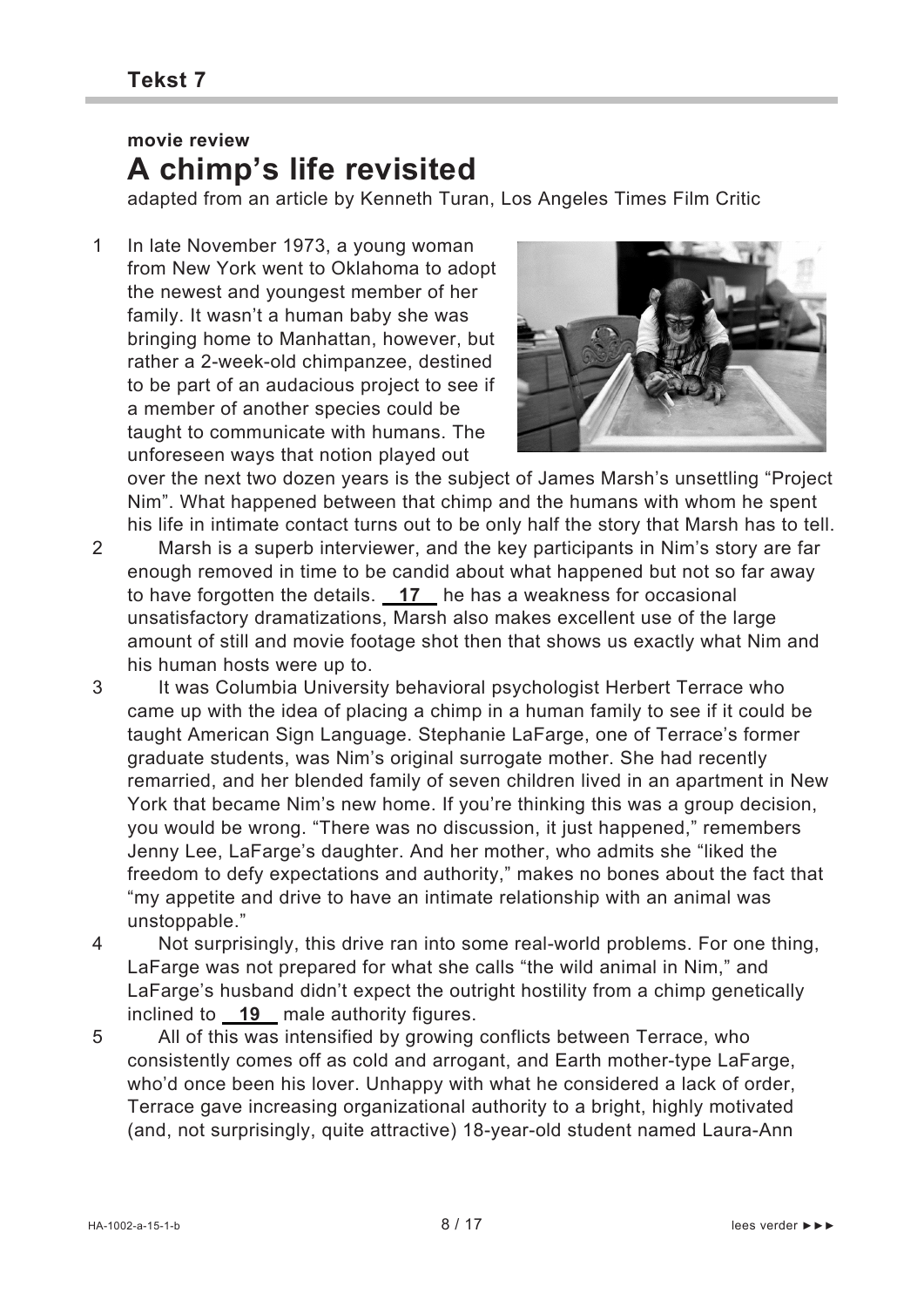Petitto. The philosophical differences between her and LaFarge were so intense that the distaste each one feels for the other is undiminished to this day.

- 6 While even these few events are emotional enough to bring a scientific drama to a boil, more was in store for Nim, much more. There was significant turnover in caregivers, multiple changes of location, even radical alterations in Terrace's thinking about whether chimps could in fact be taught to learn language in any meaningful way. Trapped in a world he never made, a no-man's land between species, Nim did the best he could, and even doing that much turned out to be difficult.
- 7 Looking back on Nim now, LaFarge feels "we had done so much damage removing him from what his life should have been, it was wrong." Speaking even more strongly is Joyce Butler, one of his signing teachers. "We did a huge disservice to him and his soul, and shame on us," she says, just about in tears, and seeing this eye-opening film makes it impossible to argue the point. No wonder it won the best directing award for world documentary at Sundance.

*Los Angeles Times, 2011*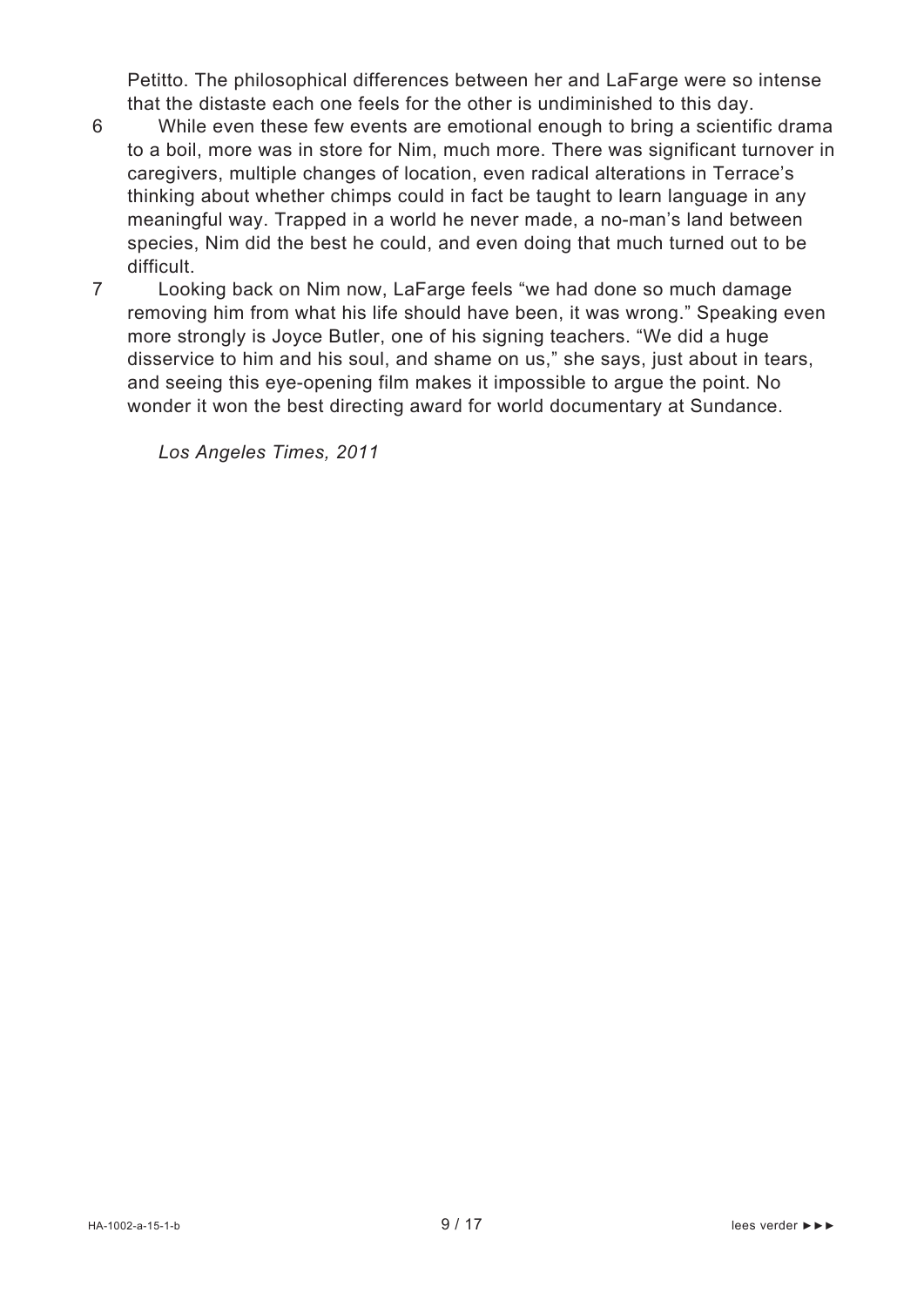## **Would You Let Your Teen Become a Reality Show?**

based on a blog by Sherry Davey

- 1 Recently, I had a producer from a well-known, daily, nationally syndicated talk show contact me about doing an episode on teenagers with bad manners based on my blog (on the very same topic). My daughter and her friends were the driving force behind the blog and the producers wanted me to basically hand over my daughter for the episode. I turned them down immediately for many reasons – the main one being that I don't want her experiencing that 15 minutes of fame based on her bad behavior, nor do I want her being exposed in the mass media because of it.
- 2 However, their request did give me pause. Firstly, I was thrilled that a producer from a well-known television show is reading my blog. The sad realization is that my malcontent daughter and her misadventures are striking a chord with readers and TV producers looking for content! The show's segment was going to be shot reality-style and then a therapist was going to be called in to give us both feedback on my daughter's lack of manners. I guess the episode was going to be on etiquette or the lack thereof in teens today.
- 3 I'm all for the 'collective learning' experience in our global society, but not at the expense of children, nor at mine. How shameful would it be for me to be the mother-of-the-worst-behaved-teen-in-America?? Believe me, it was a huge compliment to receive an email of interest from a network show but the reality is, it wouldn't do my daughter much good to be on a reality show. Most reality shows aren't about learning at all.
- 4 Consider *The Real Housewives of New York* or *New Jersey* and you'll see, the episodes are chock full of badly behaved adults and deliciously embarrassing experiences. They're fun to watch but would you want your child to be the focus of one? I don't think so. Would you want your daughter to be ridiculed by the *Millionaire Matchmaker*? Would you want your son to be rejected on *Top Chef*?
- 5 Needless to say, I didn't mention to my teenager that a national TV show was interested in having her on as a guest because, despite their reasons, she probably would have **26** . Many years from now this would have built a lovely summer home for her therapist.
- 6 This whole experience has brought reality shows into sharper focus for me. The reality is that everyone on these shows is a member of someone's family, someone's son or daughter, father or mother. I don't mean to all of a sudden be so preachy but I find myself searching for the deeper meaning of it all now when it comes to these shows. When will we tire as a society of watching people at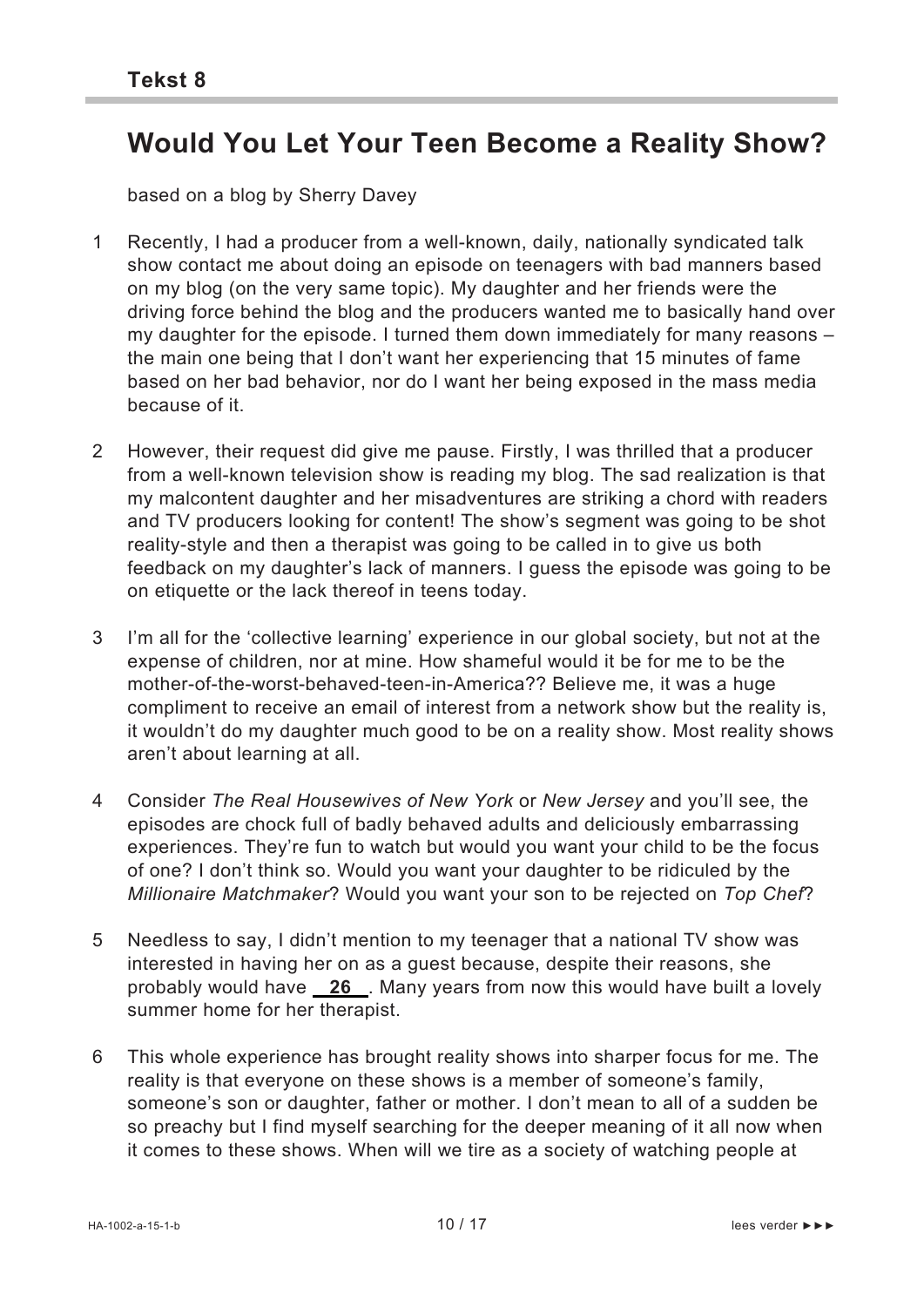their worst? When will embarrassing experiences become private again? Are reality shows the modern equivalent of the Roman Colliseum? Give me an original series with real actors any day.

*momtourage.com, 2012*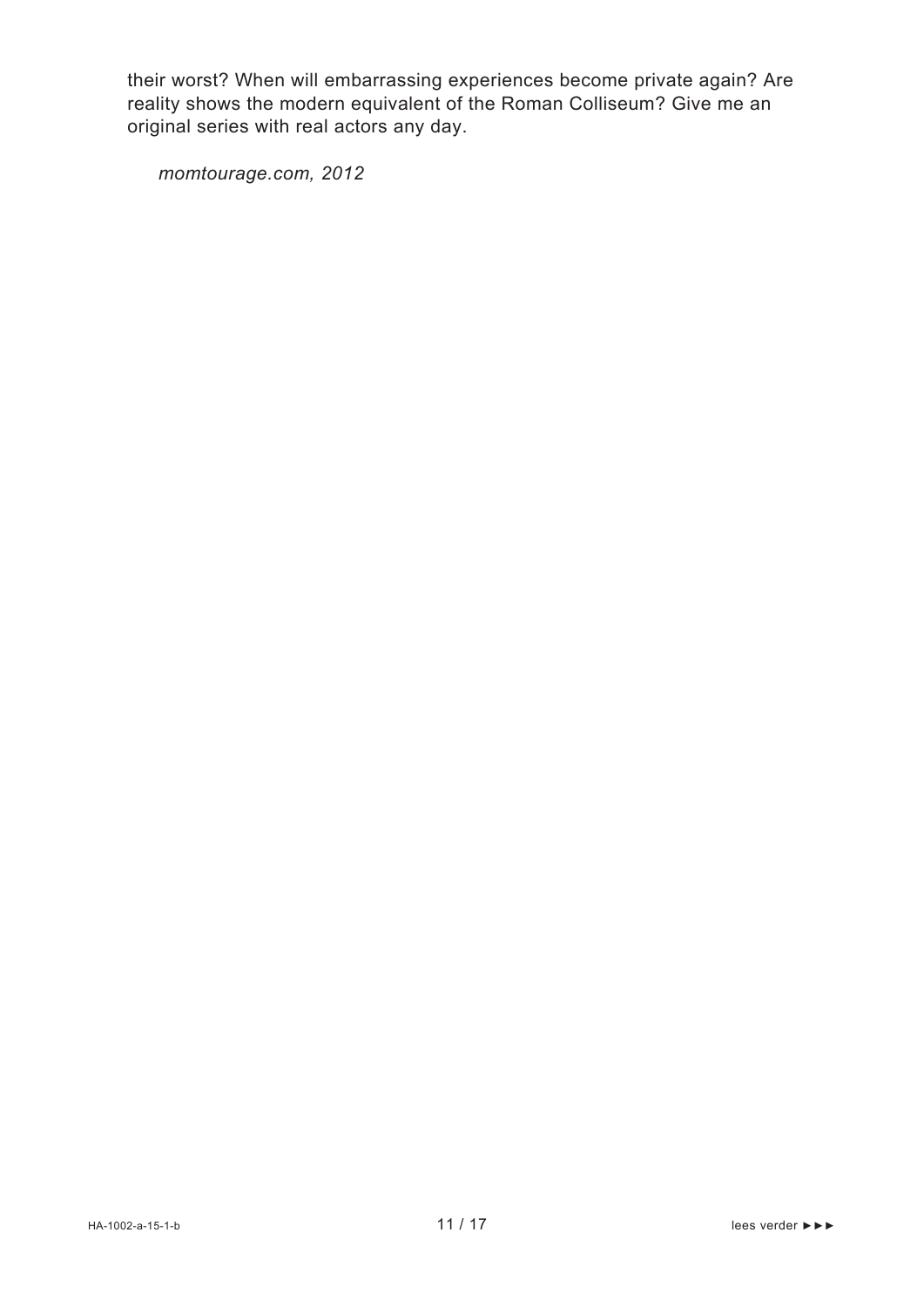### Psychology

### **Alone in the crowd**

N THE surface, Framingham,  $\bigcirc$ N THE surface, Framingham,<br>Massachusetts looks like any other American town. Unknown to most who pass through this serene place, however, it is a gold mine for medical research. Since 1948 three generations of residents in Framingham have participated in regular medical examinations originally intended to study the spread of heart disease. In the years since, researchers have also used Framingham to track obesity, smoking and even happiness over long periods of time. Now a new study that uses Framingham to analyse loneliness has found that it spreads very much like a communicable disease.

 Feeling lonely is more than just unpleasant for those who yearn to be surrounded by warm relationships – it is

 **29** . Numerous studies show that loneliness reduces fruit-fly lifespans, increases the chances of mice developing diabetes, and causes a host of adverse effects in people, including cardiovascular disease, obesity and weakening of the immune system. Simply being surrounded by others is

 **30** . In people, the mere perception of being isolated is more than enough to create the bad health effects. However, in spite of its significant impact, precious little is known about how loneliness moves through communities.

 Keen to shed some light on the mystery, John Cacioppo of the University of Chicago and his colleagues turned to the Framingham data. They found that all participants in the study were routinely asked to list people who would probably know their

whereabouts in the next two to four years. Most importantly, they were asked to describe their relationship with each person as friend, spouse, sibling, neighbour or colleague. The original purpose of such questions was to help the researchers behind the heartdisease project stay in touch with participants even when they moved out of Framingham. But the loneliness team immediately recognised them as a way to **31** social interactions.

 Between 1983 and 2001, even more useful information was collected by Dr Cacioppo and his colleagues, allowing them to analyse the formation and transmission of isolation.

 They report in the *Journal of Personality and Social Psychology* that loneliness formed in clusters of people, and that once one person in a social network started expressing feelings of loneliness, others within this person's network would start to feel **32** . Those who had immediate contact with lonely people were around 50% more likely than average to feel lonely themselves.

 Yet these findings are only the first step. The team of researchers is starting to look at other towns and cities, to see if there are any public policies or city-planning techniques that

 **33** the spread of loneliness. No solutions have been discovered so far, but through the process of studying other communities the researchers have discovered that when it comes to having clusters of lonely people, Framingham, unfortunately, is very much like any other town in America.

adapted from an article from *The Economist, 2009*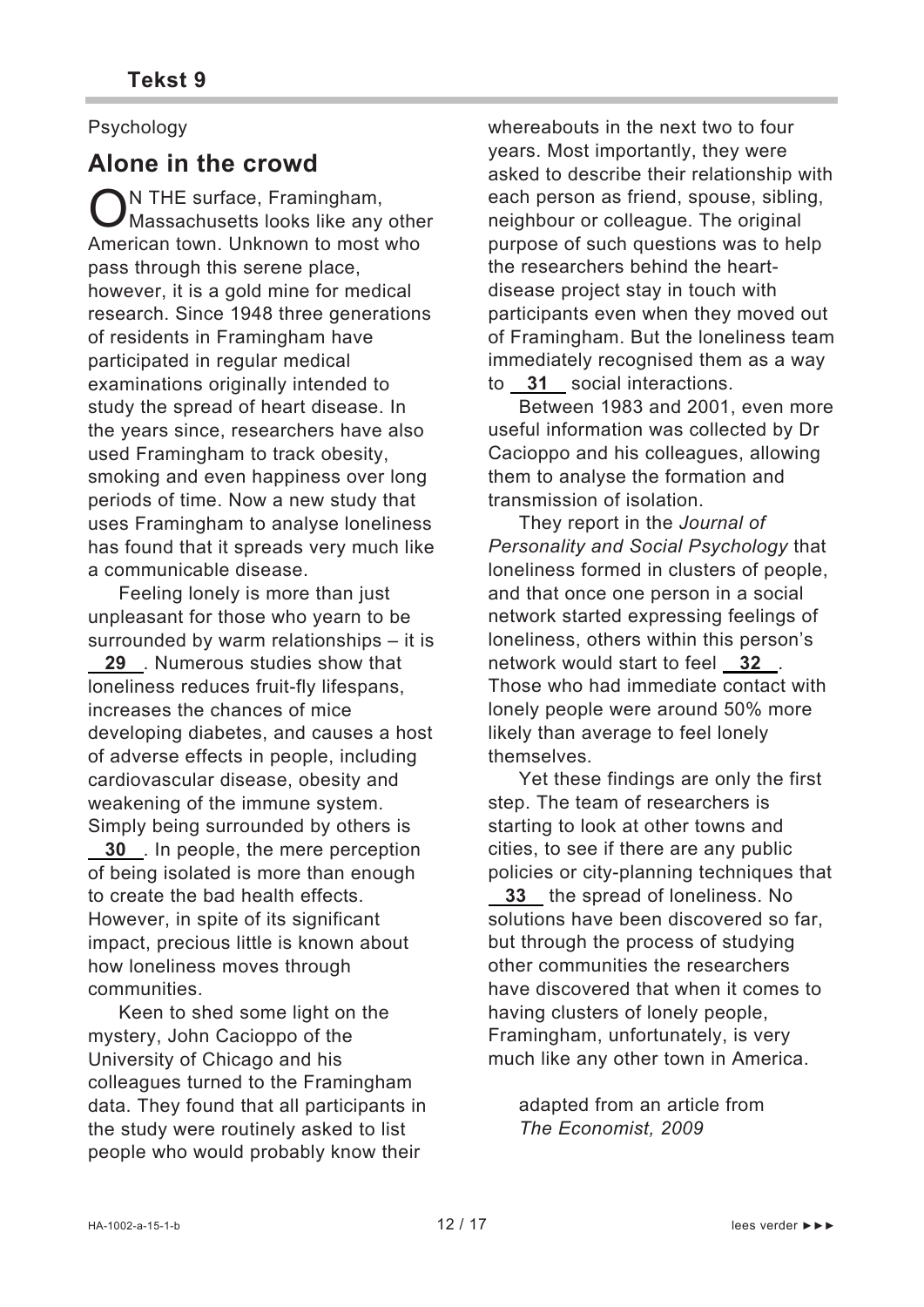*Het volgende fragment is het begin van de roman* Lucky Break*, geschreven door Esther Freud (2011)* 

### The Chosen

Nell dressed in the same clothes she'd worn to the audition. A large blue, cotton-knit top over faded jeans, with her hair tied high, so that when she turned her head the pale ends of it swished against her face. Yes, she thought, as she checked herself in the mirror, smudging a line of black under each terrified eye, that's good, and she held tight to the thought that however plump and freckled, she was the same girl who, six months before, had stood before the board of Drama Arts and performed a Shakespeare monologue and a modern.

 'You off?' It was her landlord, leaning over the banister from his rooms above. Nell forced herself to smile up at him, unshaven, a mug of coffee in his hand. It embarrassed her, this unexpected involvement in her life. 'First day,' she told him,



and heaving her bag on to her shoulder, she swung out through the door.

 The bus was packed. Nell squeezed on and spiralled up the stairs, and pushing her way towards the back, she clung to a pole as slowly, haltingly, the bus moved forward along Holloway Road. Beside her a man jammed an elbow into her side as he wrestled with a newspaper, and a woman on a nearby seat struggled with a small boy. 'Shh,' the woman said, 'stay still, why don't you,' and she tried to slide the slippery weight of him up on to her knee. No one knows, Nell thought as she looked down on the hurrying heads of the people below. No one knows that I've been chosen. And she almost flew forward as the bus came to a stop. The doors swished open, passengers streamed off, and one girl clattered up the stairs, breezy and beautiful, a silk scarf wound round her neck. Nell's heart clamped tight. What if she'd been chosen, too? Nell knew it was crazy, but this was exactly the kind of girl that should be starting drama school, and she imagined them arriving together and being told, sorry, we're oversubscribed, only one of you can stay.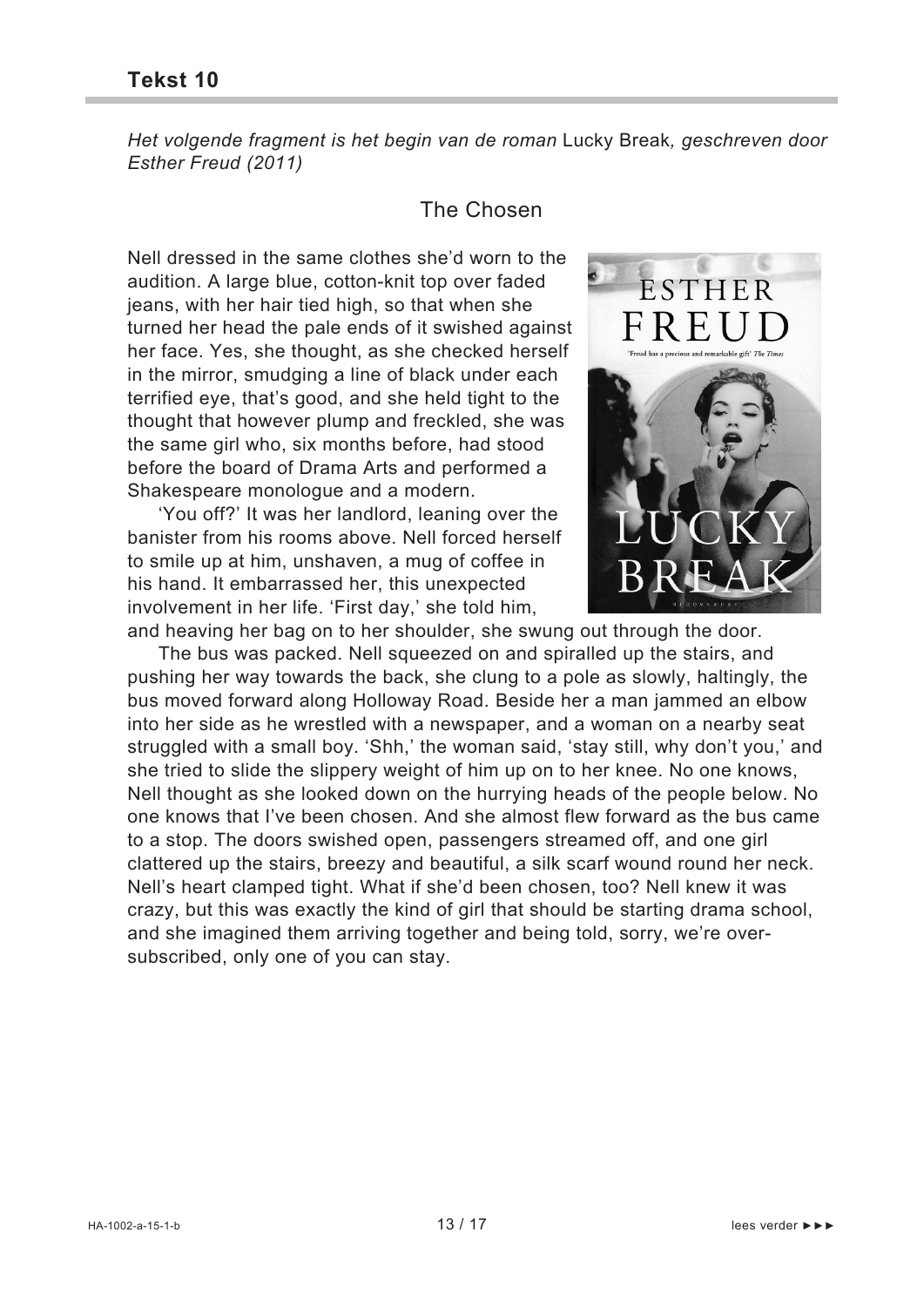## **Big City, small sodas**

- 1 The New York City Board of Health approved Mayor Bloomberg's controversial soda ban prohibiting fast-food restaurants, convenience stores, movie theaters, and food carts from selling sugar-filled drinks in containers larger than 16 ounces (500ml.). While some 60 percent of New Yorkers oppose the ban, Bloomberg was pleased, tweeting that "six months from today, our city will be an even healthier place." But is imposing size restrictions really the way to go? Or does it turn New York into a nanny state?
- 2 Obesity kills 6,000 New Yorkers every year, more than any other health issue besides smoking, says Thomas Farley at the New York Daily News. Bloomberg's soda ban is 'bold' but 'completely appropriate': Sugary drinks are a key factor in the epidemic because they "deliver a load of sugar that has serious metabolic effects without making you feel full." When obesity kills, it leaves children without parents; when it doesn't, it taxes our healthcare system and leaves sufferers incapable of working. A portion cap won't fix the obesity problem, but at least it's a start.
- 3 "No one likes to be told what to do," says Ray Fisman at Slate. "And if the city is banning super-sized soda, it won't be long before the government will be forcing broccoli down our gullets." As an alternative, it's time to reconsider so-called sin taxes on unhealthy foods, which recent studies have shown to be effective. Even a "modest price difference between regular and diet soda" could prove helpful in convincing poor customers to switch drinks "rather than continuing to buy soda they can't afford." Just look at how effective New York City's cigarette tax has been in helping people drop the habit.
- 4 In 2005, the mayor instituted a ban of all trans fats from all restaurants in the city limits. Just two years later, a New York City Health Department study found that the ban helped curb incidence of heart disease. A 2008 ruling has made similar headway. It required restaurants to post calorie counts. A study of Starbucks outlets in New York showed that customers bought 6 percent fewer calories once the new menus rolled out. Nadia Arumugam at Forbes explains: "Drawing lines, and implementing bans are not infringing on personal freedom, but helpful ways of making it easier for people to simply say *No*."

*theweek.com, 2012*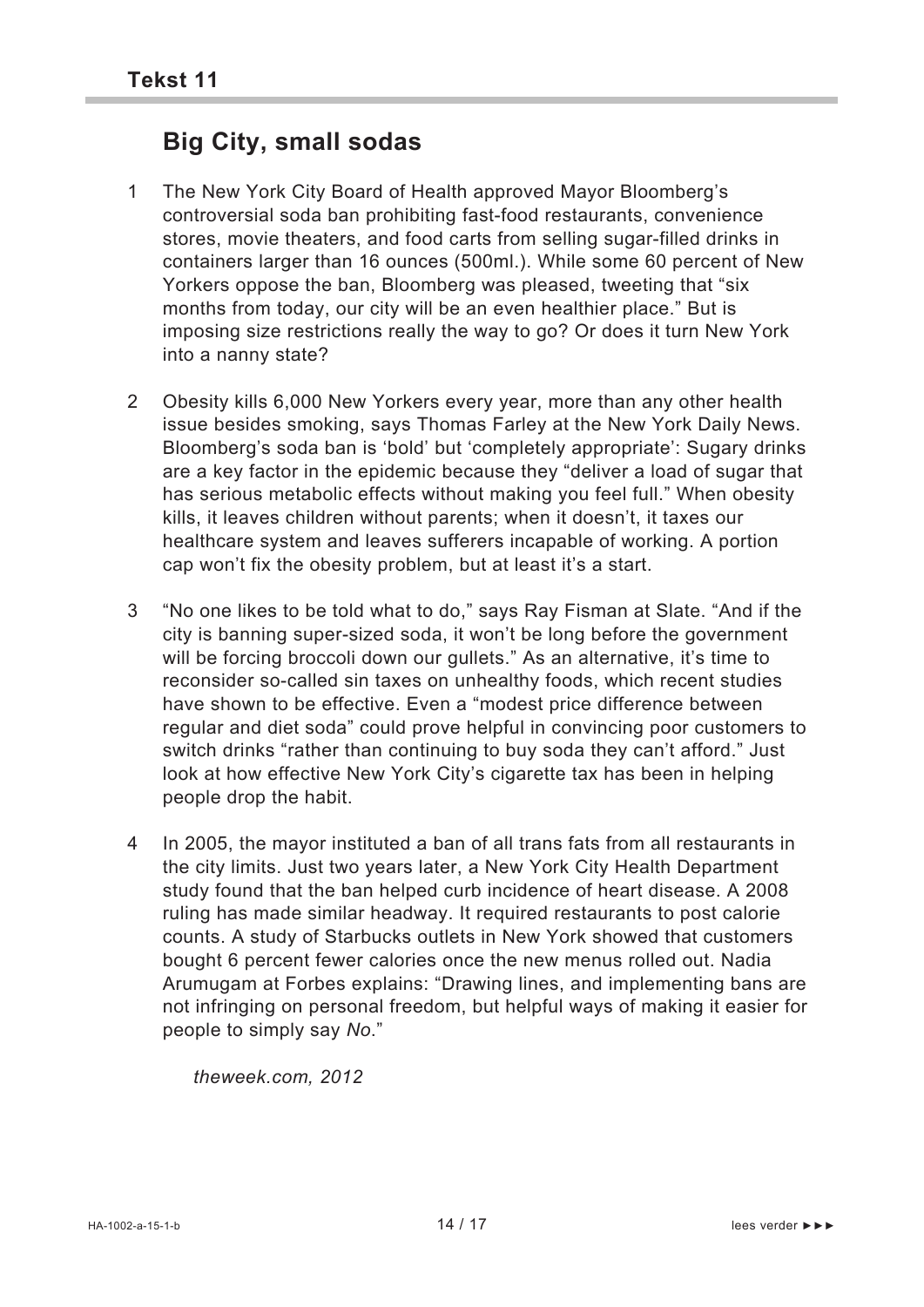## **Gender roles**

Guy Keleny (Errors and Omissions, 8 October) made an unfortunate choice of play to illustrate his argument about the need for gender-specific job names: "Actors and actresses are not interchangeable. Unless you are putting on a wildly experimental production, you will need an actor to play Romeo and an actress for Juliet."

That certainly wasn't the case when Shakespeare wrote the play. A boy who played Juliet at the start of his career might well have found himself beneath the balcony a few years later. Cross-casting of gender roles has never really left the stage – from pantomime to Deborah Warner's productions with Fiona Shaw – experimental, perhaps, but hardly wildly so.

Richard Crowest Ashford, Kent

*independent.co.uk, 2013*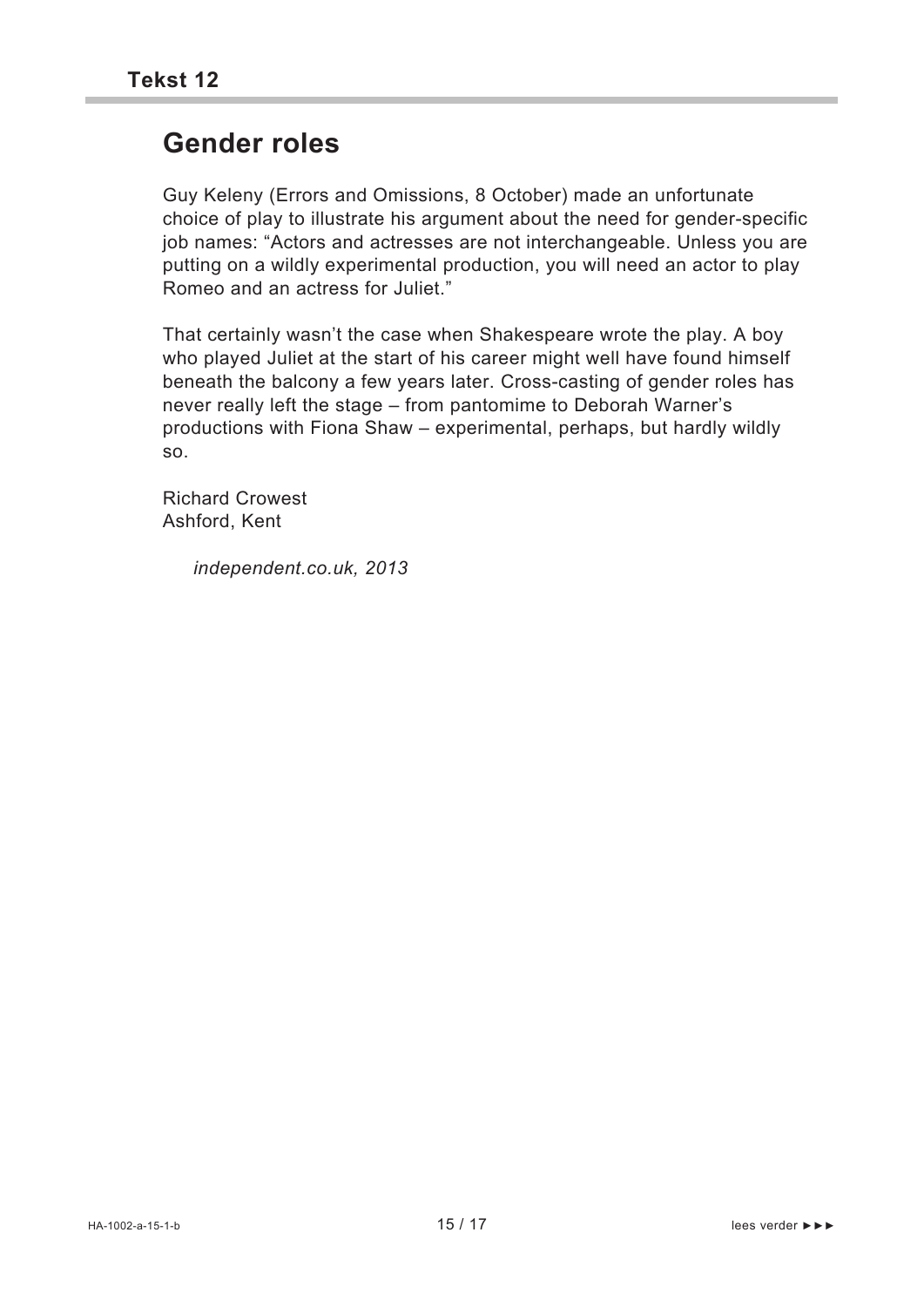*Lees bij de volgende tekst eerst de vraag voordat je de tekst zelf raadpleegt.*

**Tekst 13** 

## **Honey Money**

*Honey Money: The Power of Erotic Capital*, by Catherine Hakim, Allen Lane, RRP£20, 384 pages



**Review by** Lucy Kellaway

### **Do good-looking people fare better in the workplace?**

#### **If You've Got It, Flaunt It**

If you haven't got it, go to the gym, get a better hairdo, plaster on a smile and then you will be able to flaunt it a bit too. This is the gist of *Honey Money: The Power of Erotic Capital* by Catherine Hakim, a research fellow at the London School of Economics. She argues that good-looking people do better and she calls on all women to use their erotic power against men, as a way of getting what they want – both at home and at work.

#### **Erotic Capital**

Hakim has clothed this bald thesis in the language of economics and sociology, coining the term "erotic capital" to cover a ragbag of attributes including beauty, sex appeal, dress sense, charm and fitness. Building on the work of Pierre Bourdieu, a French sociologist, she argues that



individuals have four different sorts of assets: "economic capital", i.e. money; "human capital", i.e. intelligence or education; and "social capital", i.e. contacts. The fourth asset – "erotic capital" – has until now been ignored but, according to Hakim, is just as important as the other three and may be even more so because it affects you from the moment you are born. This last point, like much in the book, is dubious. Money surely makes a big difference from early childhood too, as does intelligence.